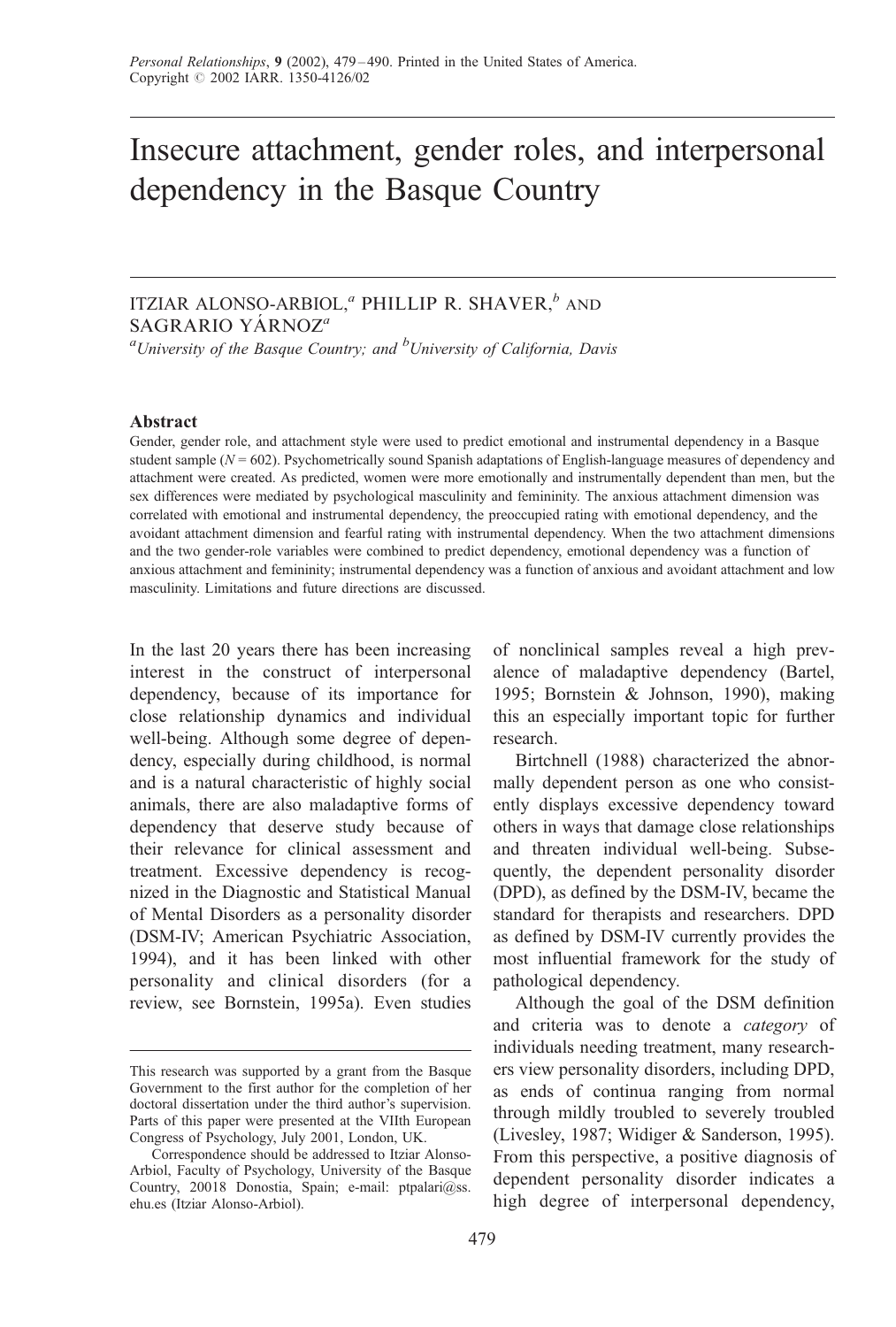which could be assessed with continuous, dimensional measures.

As early as the 1950s, Heathers (1955) described different ways of being dependent, stating that a person might be emotionally dependent, instrumentally dependent, or both. More recently, Hirschfeld et al. (1977) factor analyzed a large pool of dependency-related questionnaire items and concluded that there were three underlying dimensions: emotional reliance on others, lack of social selfconfidence, and a not widely studied third dimension, assertion of autonomy. The distinction between emotional and instrumental dependency is sufficiently pervasive in the literature to make Hirschfeld et al.'s factorbased measures of these two constructs the measures of choice for research on dependency (Bornstein, 2000).

#### Determinants of dependency

Relatively little is known about the causes of dependency. Bornstein (1993) summarized studies of possible childhood determinants. The parent-child relationship is viewed by Bornstein as the crucible of dependency. He believes that dependency is a function of a person's mental models of self and others, an idea also central to Bowlby and Ainsworth's attachment theory (Ainsworth & Bowlby, 1991; Bowlby, 1969/1982). For this reason, measures of attachment style, or working models of attachment, are important for dependency research.

Another possible contributor to dependency is gender. There has been considerable debate about the possibility that females are more dependent than males, and the debate has often been clouded by subjective opinions and ideological commitments. Considering empirical studies on the issue, we note that some researchers (e.g., Bornstein, Bowers, & Bonner, 1996; Kass, Spitzer, & Williams, 1983) have found gender differences in dependency, whereas others have not (e.g., Hirschfeld et al., 1977; Reich, Nduaguba, & Yates, 1988).

#### Attachment

Bowlby (1969/1982) and Ainsworth (1972) first proposed attachment theory as an explanation of individual differences in personality development and psychopathology rooted in a person's important close relationships. According to attachment theory, every person possesses an innate attachment behavioral system that becomes highly activated in times of stress, fatigue, or injury. Every human being enters the world dependent on one or a few individuals, and these people are likely to become ''attachment figures'' (recognized care providers). The quality of a person's attachments depends on previous experiences with attachment figures. The residue of prior attachment relationships takes the form of internal working models of self, relationship partners, and attachment relationships.

Bowlby (e.g., 1969/1982) initially drew clinical and theoretical distinctions between secure, anxious, and avoidant forms of attachment in infancy and adulthood. Ainsworth, Blehar, Waters, and Wall (1978) created a laboratory procedure that could be used to identify infants as securely, anxiously, or avoidantly attached to primary caregivers. In their influential monograph, these authors showed that the three major attachment patterns can be conceptualized as regions in a two-dimensional, anxiety-by-avoidance space, but this possibility was given little attention until two further developments occurred in the field. First, Main and Solomon (1986) identified a fourth pattern of attachment, called disorganized/disoriented. Second, Hazan and Shaver (1987) and Bartholomew (1990) showed that similar attachment patterns can be identified in the context of adult romantic relationships. Bartholomew (1990; Bartholomew & Horowitz, 1991) conceptualized the four adult attachment patterns, which she called secure, preoccupied, fearful, and dismissing, as regions in a two-dimensional space similar to the one discovered by Ainsworth et al. (1978).

In 1998, Brennan, Clark, and Shaver published the results of a large-sample factoranalytic study of self-report measures of adult romantic attachment. They found two orthogonal factors, anxiety and avoidance, to underlie all of the measures so far proposed to assess attachment styles. They also showed that these two dimensions are similar to the ones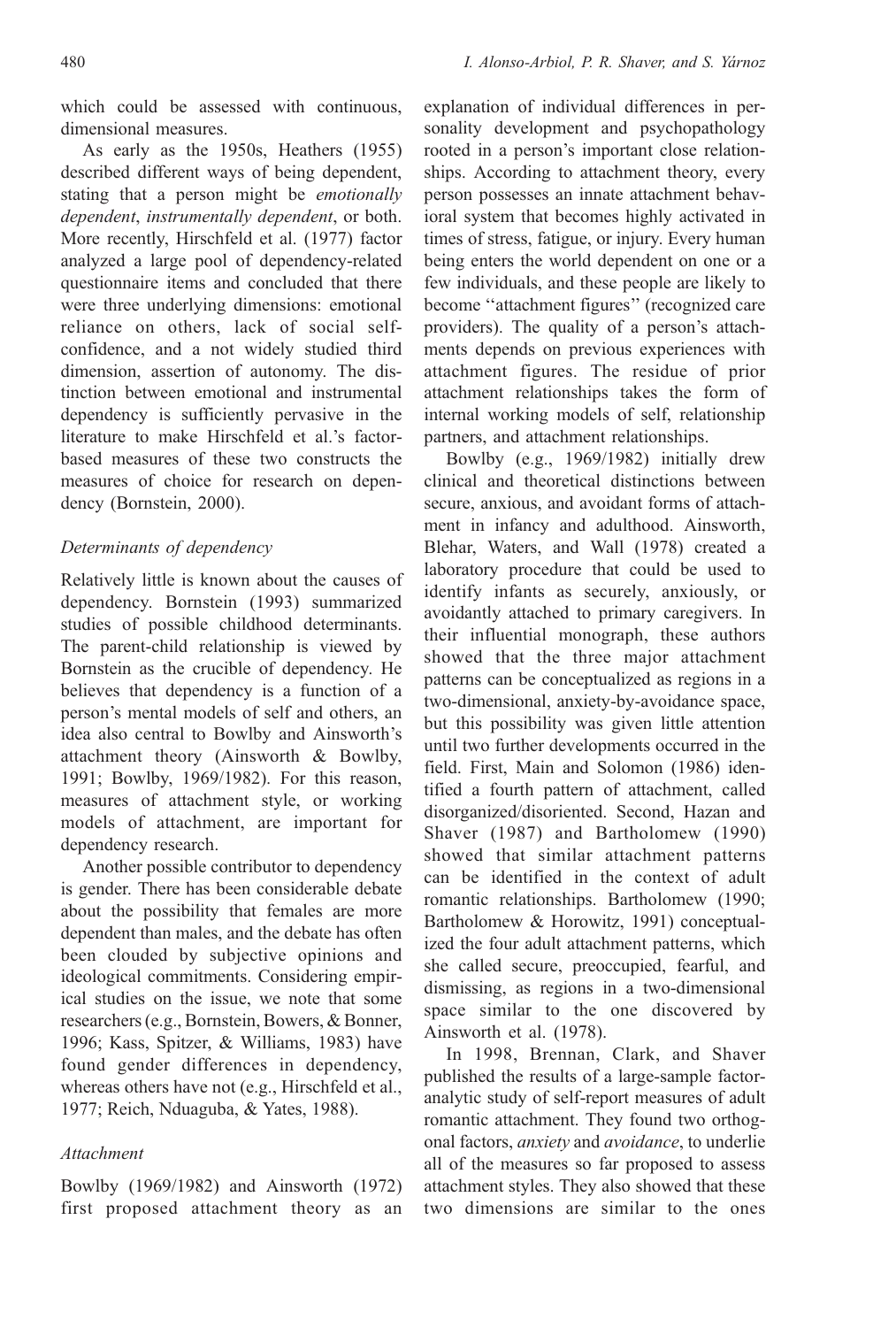proposed by Bartholomew (1990). The anxiety factor is similar to the dimension Bartholomew called Model of Self, such that people who score high in attachment-related anxiety (about rejection, lovability, and abandonment)—the preoccupied and fearful individuals—have more negative models of self. The avoidance factor is similar to Bartholomew's Model of Others dimension, such that people who score high in avoidance—the dismissing and fearful individuals—have more negative (e.g., less trusting) models of others.

A few empirical studies have suggested that the two dimensions can help to explain pathological dependency. Brennan and Shaver (1998) examined the relation between Bartholomew's (1990) four attachment styles and personality disorders in a large collegestudent sample. When mean DPD scores were computed for each of the four attachment categories, the preoccupied group had the highest mean, followed by the fearful group. Thus, DPD was associated with what Brennan et al. (1998) called the anxiety dimension underlying attachment styles, but especially with the preoccupied style, which is both high in anxiety and relatively low in avoidance.

Interpersonal dependency, as measured by Hirschfeld et al.'s (1977) emotional and instrumental subscales, was related to the four attachment styles in an unpublished study by Bartholomew and Larsen (1992). The results indicated that emotional dependency was most highly correlated with the preoccupied attachment style and that instrumental dependency was most highly correlated with the fearful attachment style. Thus, once again, dependency in general was related conceptually to the anxiety (or self-model) dimension underlying attachment styles, but the two kinds of dependency were associated differentially with the two kinds of anxious attachment: preoccupied and fearful.

#### Gender and gender roles

Before the present generation of dependency measures and DSM criteria were devised, clinicians commonly assigned the diagnosis of DPD to women at 2.5 to 4 times the rate at which it was assigned to men (Kass et al.,

1983). When early self-report measures of dependency were used in nonclinical samples, however, gender differences were not always found (e.g., Reich et al., 1988). To get a comprehensive picture of all such results obtained before the 1994 edition of the DSM, Bornstein (1995b) reviewed studies published between 1969 and 1994. He found that women received a DPD diagnosis more often than men. When he looked at subsequent studies of diagnostic practices using the DSM-IV (Bornstein, 1997), he found that women continued to be more likely than men to receive a DPD diagnosis. Brennan and Shaver (1998) reported gender differences in DPD (with women receiving higher scores than men) assessed by self-report in a large nonclinical sample, according to criteria of the DSM-III-R (American Psychiatric Association, 1987).

Many authors have attributed the gender difference in dependency to socialization (e.g., Birtchnell, 1991; Bornstein, 1992). This would help to explain why some studies yield gender differences and some do not. For instance, in one study of a sample of psychology students (Bornstein et al., 1996), the Interpersonal Dependency Inventory (IDI) was used as a measure of dependency. The emotional dependency subscale was negatively correlated with masculinity and positively correlated with femininity, and the instrumental dependency subscale was even more strongly negatively correlated with masculinity and less strongly correlated with femininity. But no attempt was made to determine whether these differences in gender-role constructs mediated the gender differences in the two dependency subscales. That was one of the aims of the study reported here.

Hofstede (1980, 1998) has addressed the relativity of psychological masculinity and femininity. He set up a ranking system in which each country was rated according to its level of masculinity. He defined masculinity as a cultural construct characteristic of societies in which men are supposed to be assertive, tough, and focused on material success, whereas women are supposed to be more modest, tender, and concerned with the quality of life. Societies with low masculinity scores are ones in which both men and women are supposed to be tender, modest, and concerned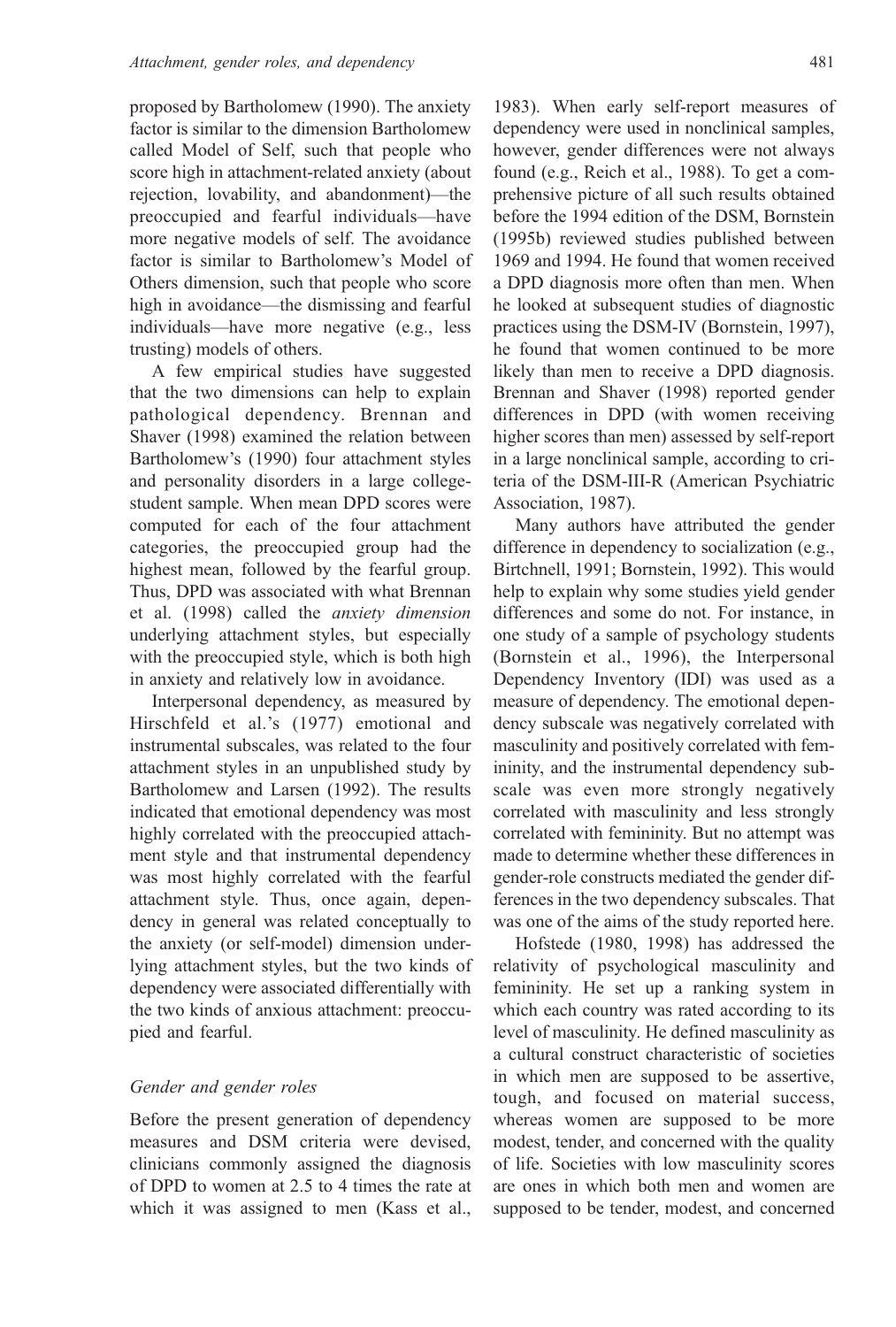with the quality of life. Hofstede (1998) complained about the fact that, in general, psychologists assume that roles, values, and behaviors are similar in all societies. His analysis of gender roles suggested that they should be examined in the context of individual cultures or societies.

Indeed, a society's position on the masculinity dimension might affect the way health professionals view healthy and pathological attitudes and behaviors in different countries or regions of countries. This has particular relevance in the case of interpersonal dependency because there is preliminary evidence that it is influenced by gender roles in the United States (Bornstein et al., 1996). These results, however, should be replicated in different countries to assess the influence of gender roles on dependency. This was another aim of our study.

#### The present study

The purpose of the present study was to test four hypotheses about attachment and genderrelated correlates of dependency in a sizable sample of adults from the Basque Country, a partially autonomous region of Spain with its own non-Romance, pre-Indo-European language, Basque.

According to Hofstede's ranking of countries on the masculinity/femininity dimension, Spain is a less masculine country than the United States, so the rigidity of gender roles should be somewhat lower. Of special interest here is that, based on indirect indexes, the Basque region of Spain is less masculine, in Hofstede's sense, than is the remainder of Spain. For instance, Hofstede (1980) found masculinity to be negatively correlated with the average percentage of its Gross National Product a country spent on development aid to poor countries. The last report about aid to undeveloped countries showed that the Basque Country had the highest percentage when compared to the other 15 regions of Spain; almost 40% of all aid from Spain comes from the the Basque Country (Alonso, 1998). Furthermore, the blood donation index for 2000 was higher in the Basque Country than in any other region of Spain. These data led us to wonder whether gender-role variables

would perform in the Basque Country similarly to the way they do in the United States.

This study was designed to test the influence of gender, gender role (psychological masculinity and femininity), attachment dimensions (anxiety and avoidance), and attachment ratings (secure, preoccupied, dismissing, fearful) on emotional and instrumental dependency. Another aim of the study was to examine the properties of new Spanish translations of the dependency and attachment measures in a Basque sample. The hypotheses were as follows:

- H1: There will be a significant relationship between gender and both types of dependency, emotional and instrumental. Women are hypothesized to be slightly more dependent than men.
- H2: There will be associations between psychological masculinity and femininity on the one hand, and gender, emotional dependency, and instrumental dependency on the other. Moreover, the gender-role variables will mediate any relationship found between gender and dependency. In particular, masculinity will be negatively correlated with emotional dependency, and femininity will be positively correlated with emotional dependency. There will be a negative correlation between masculinity and instrumental dependency and a positive correlation between femininity and instrumental dependency. When gender-role differences are controlled, gender will not be significantly related to emotional or instrumental dependency.
- H3: Attachment variables will be associated with both kinds of dependency. In particular, there will be a positive correlation between attachmentrelated anxiety and emotional dependency but no association between attachment-related avoidance and emotional dependency. In line with Bartholomew and Larsen's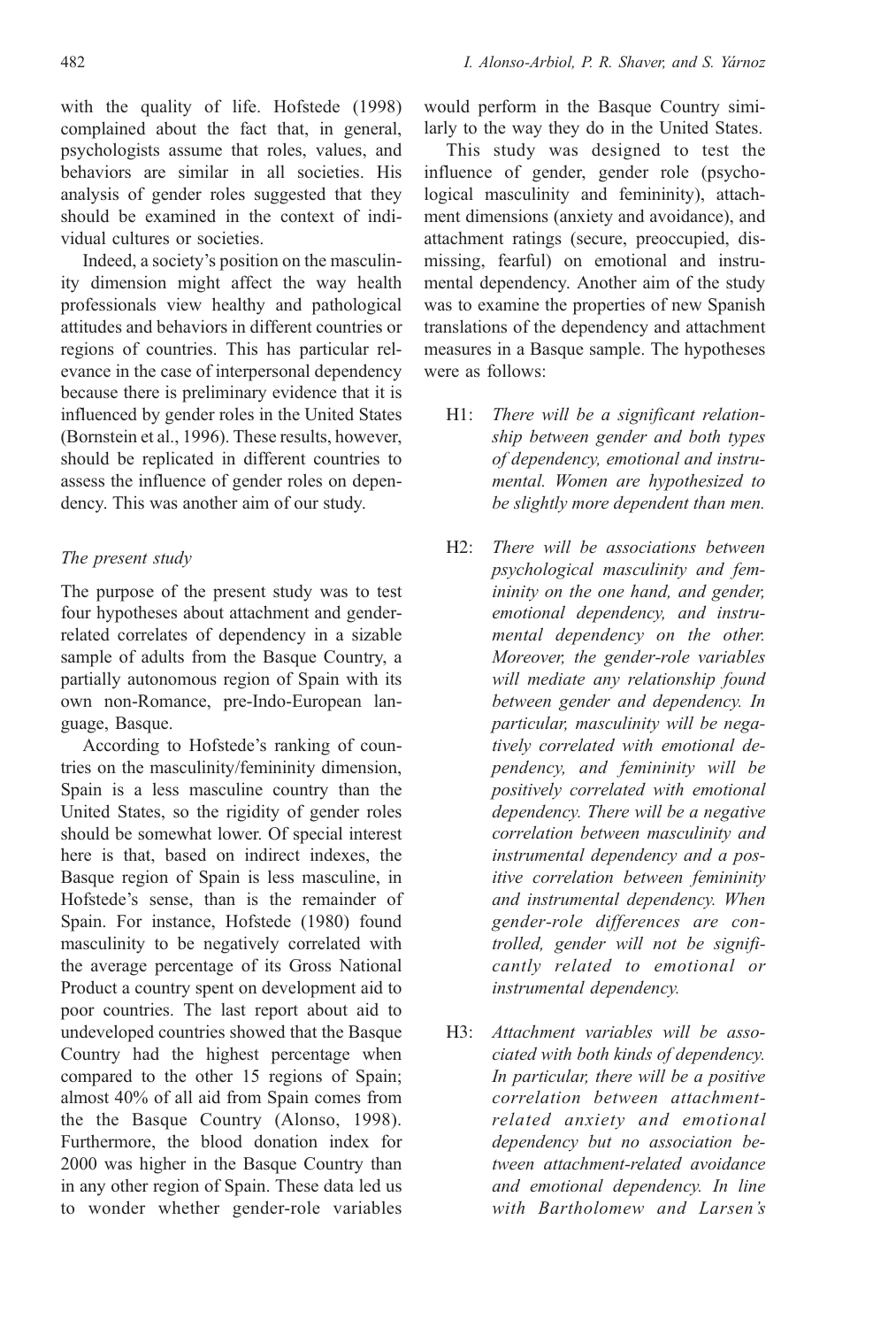(1992) findings, and with their notion that fearful avoidants, although anxious like preoccupied individuals, will not express dependency in an emotionally vulnerable way but in a less emotional, more distanced and instrumental way, instrumental dependency will be positively correlated with both attachment dimensions, anxiety and avoidance. When ratings of Bartholomew's (1990) four separate attachment styles are considered, there will be a positive correlation between the preoccupied style and emotional dependency and a positive correlation between the fearful style and instrumental dependency.

H4: When both attachment and the two gender-role variables are considered together as predictors of emotional and instrumental dependency, emotional dependency will be predicted by anxiety, femininity, and (low) masculinity; instrumental dependency will be predicted by anxiety, avoidance, femininity, and (low) masculinity.

#### Method

#### **Participants**

Participants were 602 undergraduates enrolled at the University of the Basque Country (291 women, 311 men). All of them were Basque, heterosexual, and Caucasian. The participants were recruited from different colleges on campus. Except for the 1% who were married or cohabiting, the participants were single. They ranged in age from 18 to 36, with a median age of 20 years and a mean of 20.6 years. Participants were given a chance to win prizes in a raffle (music CDs, tickets for local soccer games, etc.). Seven prizes were awarded.

#### Measures

Emotional dependency. Emotional dependency was measured with a Spanish version of the Emotional Reliance on Another Person subscale (the ER subscale of the IDI; Hirschfeld et al., 1977), which was constructed especially for this study. Back-translation was employed to maximize the similarity of the English and Spanish versions of this and all subsequently mentioned questionnaires. Although the original scale contained 17 items rated on a 4-point scale, the Spanish adaptation contained only 16 items, because item 14 would have reduced the scale's internal consistency. The reliability coefficient for the scale was  $\alpha = .84$ .

Instrumental dependency. Instrumental dependency was measured with a Spanish version of the Lack of Social Self-Confidence subscale (the LS subscale of the IDI) constructed for this study. Although the original scale contained 15 items rated on a 4-point scale, the Spanish adaptation contained only 13 items, because items 4 and 7 would have reduced the scale's internal consistency. The reliability coefficient for the scale was  $\alpha = .73$ .

Gender-role variables. Psychological femininity and masculinity were measured with a Spanish version of the Bem Sex Role Inventory (BSRI; Bem, 1974; Vergara, 1993). The BSRI measures an individual's self-characterization in terms of gender-role attributes (collectively labeled masculinity and femininity), with these constructs being viewed as orthogonal rather than as opposite ends of a continuum. Bem reported coefficient alphas ranging from .70 to .86, and test-retest reliabilities ranging from .89 to .93 over a onemonth period. The reliability coefficients of the Spanish masculinity and femininity scales in a Basque sample were .81 and .75 (Vergara, 1993). The BSRI consists of 60 adjectives thought to be socially desirable for men, women, or both (e.g., self-confident, caring). Respondents indicate on a 7-point scale how well each adjective describes them. In the present study, the alphas for the Spanishlanguage masculinity and femininity scales were .84 and .77.

Attachment. Two measures of attachment style were included: a Spanish version of the Experiences in Close Relationships (ECR)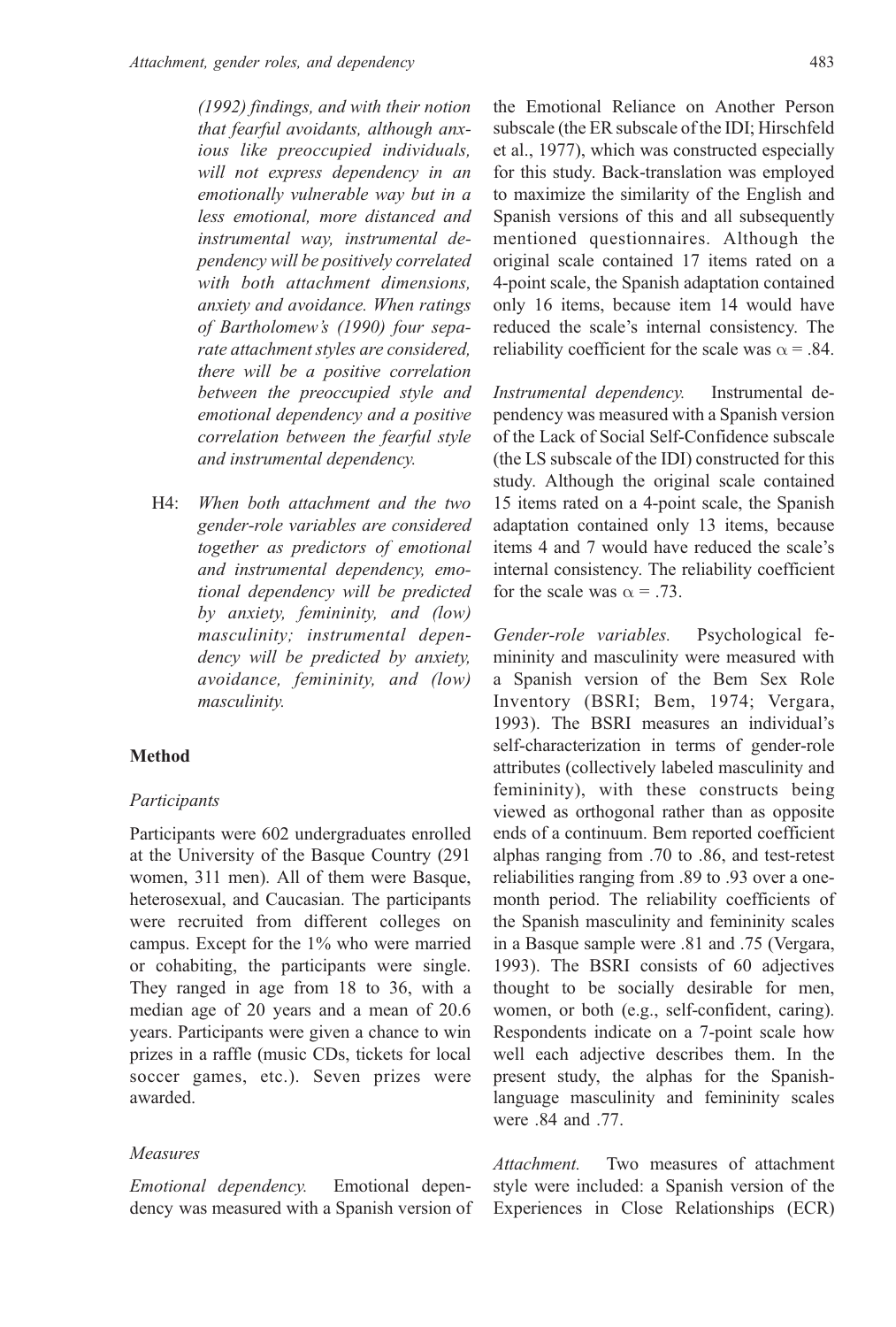scale (Brennan et al., 1998), which was created for this study, and a Spanish translation of Bartholomew and Horowitz's (1991) Relationship Questionnaire (RQ). The ECR assesses two dimensions of adult attachment in the context of close (couple) relationships: (a) avoidance of intimacy and (b) anxiety about rejection and abandonment. Each scale contains 18 items, which are evaluated on a 7-point Likert-type scale. The reliability coefficients for ECR avoidance and anxiety were .87 and .85, respectively.

The RQ asks respondents to rate how selfcharacteristic each of four attachment-style prototypes is. It elicits self-ratings of four attachment patterns: secure, preoccupied, fearful, and dismissing. Respondents are asked to evaluate each item on a 7-point scale. Besides the ratings used in the analyses reported below, participants' self-classifications into one of the four attachment-style categories were assessed, with the following results: secure, 44.2%; dismissing, 16.5%; preoccupied, 22.3%; and fearful, 17%. These results are similar to results obtained in studies using the English version of the measure in nonclinical samples.

### Procedure

Chairpersons or other professors from most departments in the University of the Basque Country, as well as student organizations, were contacted about the study. Most colleges agreed to help with participant recruitment. Some students completed the questionnaires in the classroom; others completed them on their own time.

## Results

## Preliminary analyses

Preliminary analyses were conducted to test for the existence of two slightly correlated factors of dependency and two independent attachment factors. In addition, gender differences in masculinity and femininity and in the attachment measures, were examined, as were correlations between the gender-role and attachment scales.

Dependency. A principal components analysis of the dependency items, followed by oblique rotation, revealed two major factors (both with eigenvalues greater than 1) accounting for 29.4% of the variance. Factor 1 (eigenvalue  $= 5.4$ ) accounted for 21.3% of the variance and corresponded with Hirschfeld et al.'s (1977) emotional dependency scale; Factor 2 (eigenvalue  $= 4.0$ ) accounted for  $8.1\%$ of the variance and corresponded with the instrumental dependency scale. As expected, the two factors were significantly correlated  $(r = .34, p < .001)$ . Because the factors were so similar to Hirschfeld et al.'s scales (each correlated above .95 with the corresponding scale score), which have been used in several previous studies, the constructs of emotional and instrumental dependency were operationalized by the traditional scales (minus the three weak items mentioned earlier). The correlation between the scales was .46 ( $p < .001$ ).

Attachment. A principal components analysis, followed by oblique rotation, of the items in Brennan et al.'s (1998) adult attachment measure once again yielded two major factors (both with eigenvalues greater than 1) accounting for 34.6% of the variance. Factor 1 (eigenvalue =  $6.8$ ) accounted for  $18.9\%$ of the variance and corresponded to the avoidance dimension, and Factor 2 (eigenvalue  $= 5.7$ ) accounted for 15.7% of the variance and corresponded with the anxiety dimension. As expected, the two factors were orthogonal  $(r = -.02, ns)$ . Because the two factors correlated very highly with the corresponding unit-weighted scales used in previous research (both coefficients were larger than .95), avoidance and anxiety were operationalized by the traditional unit-weighted scale scores. The correlation between the two scales was  $-.01$ .

Gender and gender role. Previous research (summarized by Lenney, 1991) has documented reliable gender differences in psychological masculinity and femininity. In the present study, the same differences were found: women  $(M = 5.06, SD = 0.57)$  scored higher in femininity than men  $(M = 4.68)$ ,  $SD = 0.58$ ) ( $t(600) = 7.98$ ,  $p < .001$ ); men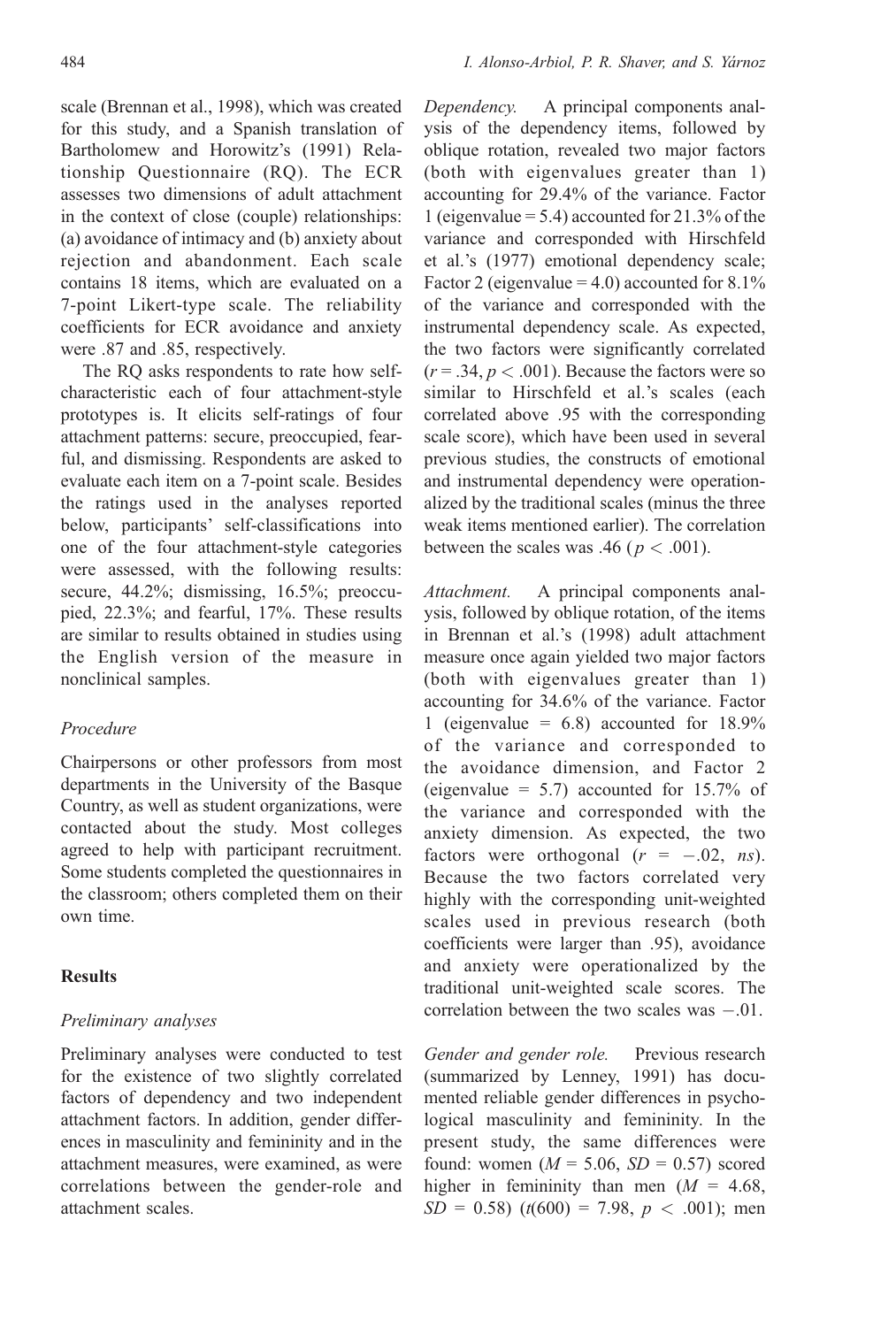$(M = 4.68, SD = 0.71)$  scored higher in masculinity than women  $(M = 4.05, SD = 0.66)$  $(t(600) = 11.18, p < .001).$ 

Masculinity and femininity, which have been conceptualized as orthogonal dimensions (Bem, 1974), were slightly negatively correlated in the present study ( $r = -.16$ ,  $p < .05$ ), although not so highly correlated as to challenge the claim that they are conceptually independent.

#### Hypotheses tests

Gender and dependency. Gender t-tests were computed on the two dependency variables, and the results were significant for both. For instrumental dependency, women had a higher mean  $(M = 28.23, SD = 5.52)$ than men ( $M = 26.22$ ,  $SD = 5.08$ ) ( $t(596) =$ 4.63,  $p < .001$ ); for emotional dependency, women also had a higher mean  $(M = 41.80,$  $SD = 8.45$ ) than men ( $M = 38.76$ ,  $SD = 7.18$ )  $(t(596) = 4.74, p < .001)$ .

Gender, gender role, and dependency. To determine whether the gender differences in dependency were attributable to differences in psychological masculinity and femininity, multiple regression analyses were conducted. First, correlations among all of the variables were calculated (see Table 1). Emotional dependency was slightly negatively correlated with masculinity. As expected, emotional dependency was moderately correlated with femininity. Instrumental dependency was strongly negatively correlated with masculinity and modestly positively correlated with femininity. We expected that psychological masculinity and femininity would mediate the links between gender and dependency. Indeed, the previous significant relation between gender and dependency was reduced to a nonsignificant level ( $\beta$  = .07) when the mediating variables were controlled. The effect of the masculinity variable was highly significant ( $\beta = .57$ ) but the effect of the femininity variable was not significant ( $\beta$  = .07). Thus, the effect of gender on instrumental dependency was mediated largely by psychological masculinity.

We repeated the same analyses with emotional dependency as the dependent variable. As predicted, the link between gender and emotional dependency became statistically insignificant when the sex-role variables were controlled ( $\beta$  = .06). The effect of the masculinity remained significant ( $\beta = .09$ ), however, as did the effect of femininity  $(\beta = .29)$ . These results indicate that the link between gender and emotional dependency is mediated by psychological masculinity and femininity.

Attachment and dependency. To test the hypothesized relations between attachment and dependency variables, correlations were computed. As predicted, there was a significant correlation between emotional dependency and anxiety, and there was a significant correlation between anxiety and instrumental dependency. There was also a significant positive correlation between

| Target variables           |          |                 |                                      |                                 |        | 6      |  |
|----------------------------|----------|-----------------|--------------------------------------|---------------------------------|--------|--------|--|
| 1. Emotional dependency    |          |                 |                                      |                                 |        |        |  |
| 2. Instrumental dependency | $.46***$ |                 |                                      |                                 |        |        |  |
| 3. Femininity              |          | $33***$ $14***$ |                                      |                                 |        |        |  |
| 4. Masculinity             |          |                 | $-.16***$ $-.55***$ $-.16***$        |                                 |        |        |  |
| 5. Anxious attachment      |          |                 | $.64***$ $.40***$ $.26***$ $-.15***$ |                                 |        |        |  |
| 6. Avoidant attachment     |          |                 | $-.02$ $.25***$ $-.16***$ $-.07$     |                                 | $-.01$ |        |  |
| 7. Gender <sup>a</sup>     | $19***$  |                 |                                      | $.19***$ $.31***$ $-.41***$ .07 |        | $-.08$ |  |

Table 1. Correlations among dependency, gender-role, and attachment variables

\*\*\* $p < .001$ , two-tailed.

 $a_0$  = men, 1 = women.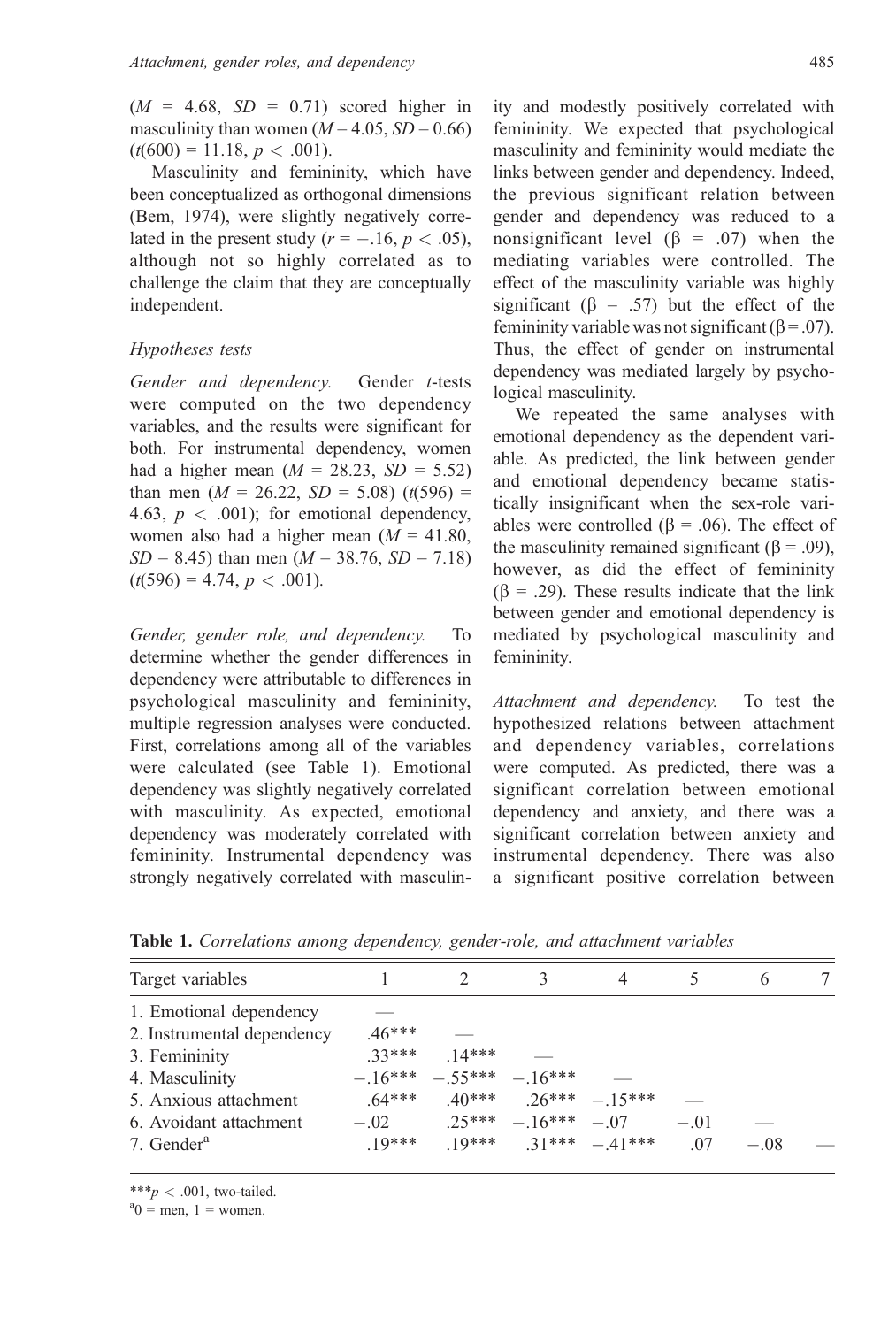avoidance and instrumental dependency  $(r = .25, p < .001)$ . Thus, our predictions were confirmed.

It was also possible to determine the extent to which emotional and instrumental dependency were related to self-ratings on each of Bartholomew's four attachment styles (Bartholomew, 1990; Bartholomew & Horowitz, 1991), as shown in Table 2. Emotional dependency was most strongly related to the preoccupied attachment style, but also to the fearful style and to low scores on the dismissing and secure styles. Because the highest positive correlation was with the preoccupied style and the highest negative correlation was with the dismissing style, the results indicate that emotional dependency is strongly related to the dismissing-to-preoccupied diagonal of Bartholomew's attachment typology. Instrumental dependency was most strongly related to the fearful attachment style and was also correlated positively with the preoccupied style. It was negatively correlated with the secure style. Thus, instrumental dependency is associated most strongly with the fearfulavoidant attachment style, as predicted, and is related to the secure-to-fearful diagonal of Bartholomew's attachment typology.

Gender role, attachment, and dependency. A final step in the analyses was to determine how well a linear combination of sex-role and attachment variables could account for variance in emotional and instrumental dependency. The  $R^2$  for the analysis with emotional dependency as the dependent

variable was .44  $(F(4, 593) = 114.61$ ,  $p < .001$ ). The beta coefficients for anxiety  $(.59, p < .001)$  and femininity  $(.17, p < .001)$ were significant, but the coefficients for avoidance  $(.02)$  and masculinity  $(-.04)$  were not. The  $R^2$  for the analysis with instrumental dependency as the dependent variable was .45  $(F(4,593) = 119.41, p < .001)$ . The beta coefficients for masculinity ( $-.48, p < .001$ ), anxiety (.32,  $p < .001$ ), and avoidance (.22,  $p < .001$ ) were significant, but the coefficient for femininity (.03) was not. In general, the results confirmed Hypothesis 4, except that masculinity did not contribute to the prediction of emotional dependency, and femininity did not contribute to the prediction of instrumental dependency.

In summary, as predicted, emotional dependency and instrumental dependency were explained in part by gender-role variables, which mediated the effects of gender, and by attachment variables. The two kinds of dependency differed in the ways predictor variables were associated with them.

#### **Discussion**

This study was conducted to examine associations between gender, gender-role dimensions, attachment, and dependency in the Basque Country. The principal components analyses of the Spanish versions of the questionnaires conformed to theoretical expectations. The measures performed well and seemed highly similar in structure and reliability to their English counterparts. Two

| Target variables           |          |                                      |                                               | 6   |  |
|----------------------------|----------|--------------------------------------|-----------------------------------------------|-----|--|
| 1. Emotional dependency    |          |                                      |                                               |     |  |
| 2. Instrumental dependency | $.46***$ |                                      |                                               |     |  |
| 3. Secure                  |          | $-14***$ $-29***$                    |                                               |     |  |
| 4. Dismissing              |          | $-.22***-.07$ .11**                  |                                               |     |  |
| 5. Preoccupied             |          | $.40***$ $.27***$ $-.16***$ $-.12**$ |                                               |     |  |
| 6. Fearful                 |          |                                      | $.22***$ $.34***$ $-.25***$ $.22***$ $.26***$ |     |  |
| 7. Gender <sup>a</sup>     |          |                                      | $19***$ $19***$ $-01$ $-04$ $-06$             | .06 |  |

Table 2. Correlations between dependency variables and attachment-style ratings

\*\*p < .01, two-tailed. \*\*\*p < .001, two-tailed.

 $^{\circ}0$  = men, 1 = women.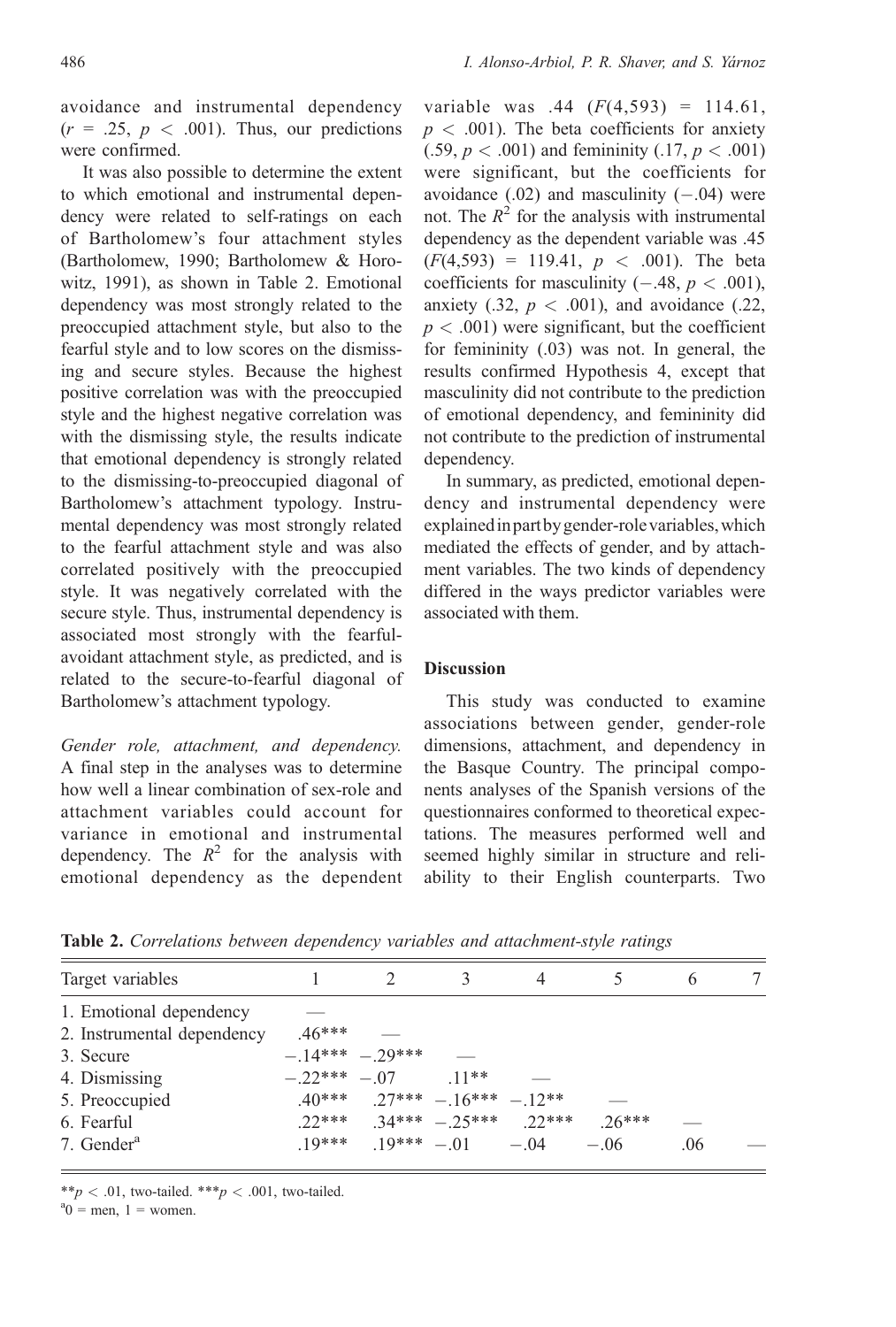major kinds of dependency, emotional and instrumental, were tapped, and they were moderately correlated. There were two major dimensions of attachment, anxiety and avoidance, and they were orthogonal in our Basque sample as they were in the American study from which the measure was derived.

Hypothesis 1 regarding gender differences in dependency was confirmed. Women were slightly more emotionally and instrumentally dependent than men. This effect must be viewed in the context of Hypothesis 2, however. This hypothesis predicted that any gender differences in dependency would be accounted for by the two gender-role variables, psychological masculinity and femininity. The effects of these variables on the two forms of dependency were much stronger than the effects of gender per se, and the effects of gender were reduced to nonsignificance once masculinity and femininity were statistically controlled. These results suggest we should look to sex-role socialization for some of the causes of dependency in women.

For centuries, women have generally occupied roles in which they were subordinate to and dependent upon men. Eagly's research (e.g., Eagly, Wood, & Diekman, 2000) shows that when these role relationships change, people's conceptions of the psychology of men and women change as well. These changes can be expected (eventually) to cause corresponding changes in dependency—a possibility that can be tested in future studies.

Nevertheless, these results were obtained with a somewhat unusual sample, in which less rigidity in gender roles was expected. Compared to Bornstein et al.'s (1996) study, similarities were noted, but also some differences. Particularly interesting is the relation between emotional dependency and masculinity. There is a considerable association in the American sample  $(-.37 \text{ and } -.31)$ , but in the Basque sample a lower correlation  $(-.16)$  was obtained, and this association turned out to be nonsignificant when femininity was entered into the regression equation.

Thus, to the extent that dependency is thought to be more characteristic of women than of men, this perception is probably due, at least in part, to gender-role stereotypes rather than to unbiased perception of actual gender differences. Taking into account the betweencountries differences in gender roles, DSM-IV's recommendation to avoid gender-biased diagnosis of DPD should be taken more seriously in countries that display a lower masculinity index than the United States.

Hypothesis 3 stated that emotional dependency would be predictable, in the dimensional analyses, from anxious attachment and from the preoccupied and fearful attachmentstyle ratings. This part of the hypothesis was confirmed. Hypothesis 3 also stated that instrumental dependency would be predictable from a combination of anxious and avoidant attachment, which is conceptually equivalent to the fearful attachment style. The results confirmed this part of the hypothesis. The correlation between instrumental dependency and the anxiety scale was higher than the correlation between instrumental dependency and the avoidance scale, and the preoccupied rating was correlated with instrumental dependency almost as highly as the fearful rating. Both of these results call attention to the central importance of anxious attachment as a predictor of both kinds of dependency, emotional and instrumental. Thus, emotional dependency is most compatible with an attachment style that involves a combination of high anxiety about abandonment and a high desire for closeness and intimacy with others. In contrast, instrumental dependency is most compatible with an attachment style that involves high anxiety about rejection and abandonment combined with avoidance of closeness and intimacy. Instrumental dependency may be a way of expressing insecurity (e.g., asking for advice or guidance) without opening oneself to rejection of one's core self.

When both the gender-role and attachment variables were included as predictors of the two kinds of dependency, there was a unique constellation of predictors for each kind. Hypothesis 4 predicted that emotional dependency would be a joint function of anxious attachment, femininity, and masculinity. The results supported the prediction with respect to anxious attachment and femininity but not masculinity. Viewed in this light, emotional dependency is an understandable reaction on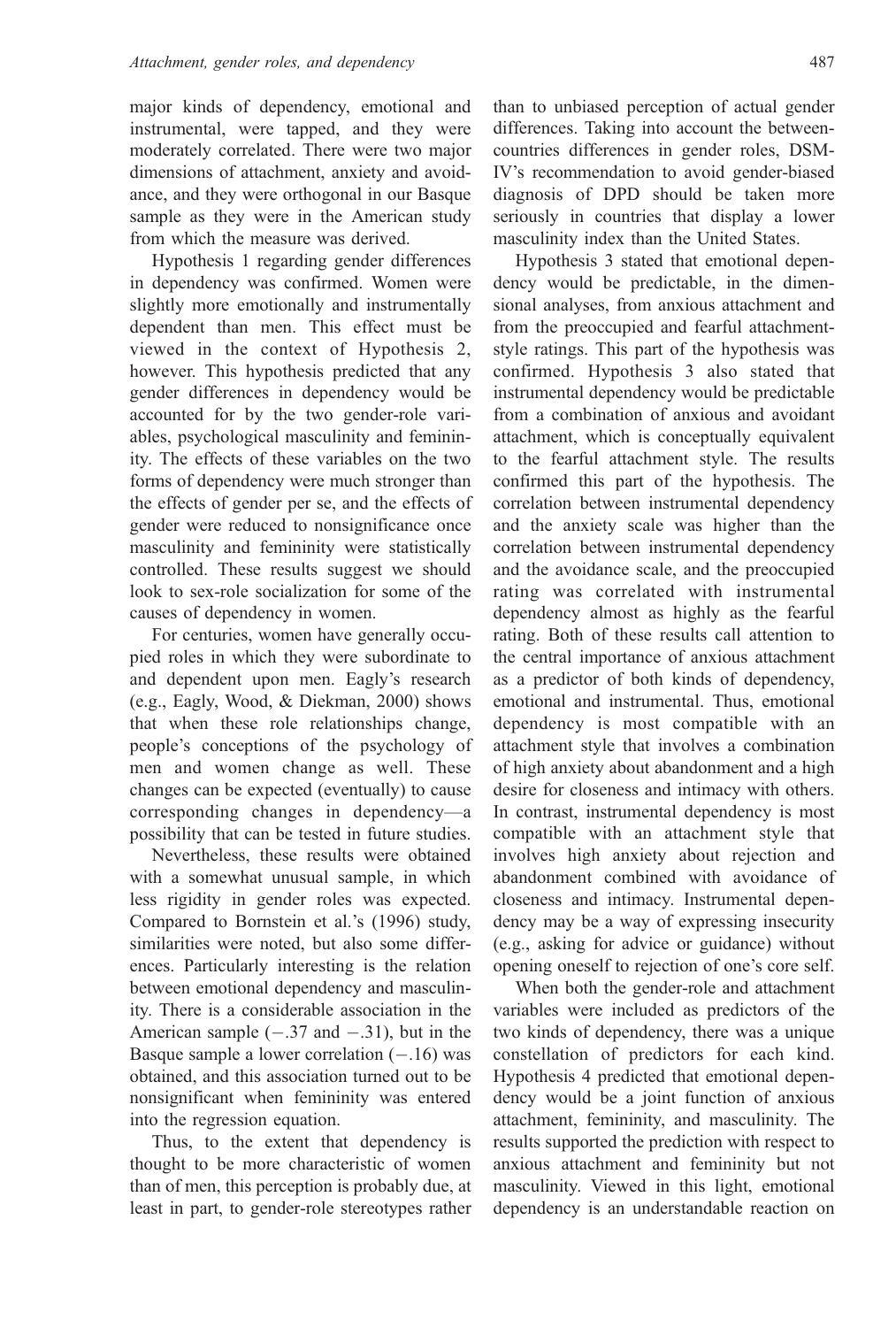the part of a person who cannot take acceptance, love, and sympathy for granted but instead has to beg for and be vigilant about these social provisions. Femininity is a culturally coherent set of traits suitable for a class of people who have traditionally been assigned dependent roles in society. This kind of contribution to emotional dependency is, understandably, partially independent of the contribution of anxious attachment.

Hypothesis 4 also predicted that instrumental dependency would be a joint function of all four attachment and gender-role variables. The results indicated that three of the four variables—anxiety, avoidance, and masculinity—made independent contributions to instrumental dependency, but femininity did not. In the same way that the feminine role has been defined partly in terms of dependency, the masculine role has been defined partly in terms of dominance and independence. For men to ask for help is notoriously difficult and status-threatening.

Attachment anxiety contributes to instrumental dependency just as it does to emotional dependency, because being unsure of one's value and acceptability makes it likely that other people's help and advice will be sought and valued. Attachment avoidance contributes to instrumental dependency presumably because the avoidant individual lacks security and self-confidence but does not feel safe seeking direct emotional support. Seeking instrumental help may be a safe step away from seeking personal acceptance.

Overall, the results suggest that dependency is a joint function of gender-role socialization and attachment history. This suggests strategies for treatment and change besides working directly on dependency. Treatment for dependency might require an exploration of alternatives to traditional gender-role conceptions of self and a process that attachment researchers call ''revision and updating of internal working models'' of self and relationships (Bretherton & Munholland, 1999).

#### Limitations

There are at least three limitations of the study reported here. First, we cannot tell, with a

cross-sectional design, whether adult dependency is actually caused by insecure attachment and sex-role socialization. With respect to the variables studied here, it does seem likely that an adult's attachment style begins to develop during infancy and childhood (Ainsworth et al., 1978; Bowlby, 1969/1982; Thompson, 1999), as does their gender-role socialization (Kohlberg, 1966; Mischel, 1966). Still, the adult measures of these variables might be interrelated for reasons other than the causal history we have in mind.

That brings us to a second limitation of our study: All of the constructs were measured with self-report scales, some of which contained similar item content. Anxious attachment and emotional dependency were related at least in part because both constructs are measured with items asking about fear of rejection and anger and frustration about lack of acceptance. Similarly, masculinity was defined partly in terms of attributes such as ''independent'' and ''makes decisions easily,'' which are direct opposites of phrases used in the measures of dependency. This is a problem in most self-report studies of personality constructs and can be solved only by including observational and other non-self-report measures, preferably in a longitudinal design.

Finally, our measurement of psychological masculinity and femininity was based on a Spanish translation of the BSRI (Bem, 1974; Vergara, 1993). The English-language BSRI has been criticized for a number of reasons. The conception of femininity embodied in the inventory includes unfavorable terms, even though Bem intended to include only characteristics that were socially desirable. (See Lenney, 1991, for a discussion of this matter.) Moreover, the inclusion of such characteristics as gullible, shy, and yielding increases the likelihood that ''femininity'' will correlate with dependency. Further study is needed to determine how femininity should be defined for various research purposes. In the present context, the BSRI portrayal of femininity causes femininity to seem unhealthy, both in its own right and in its association with dependency.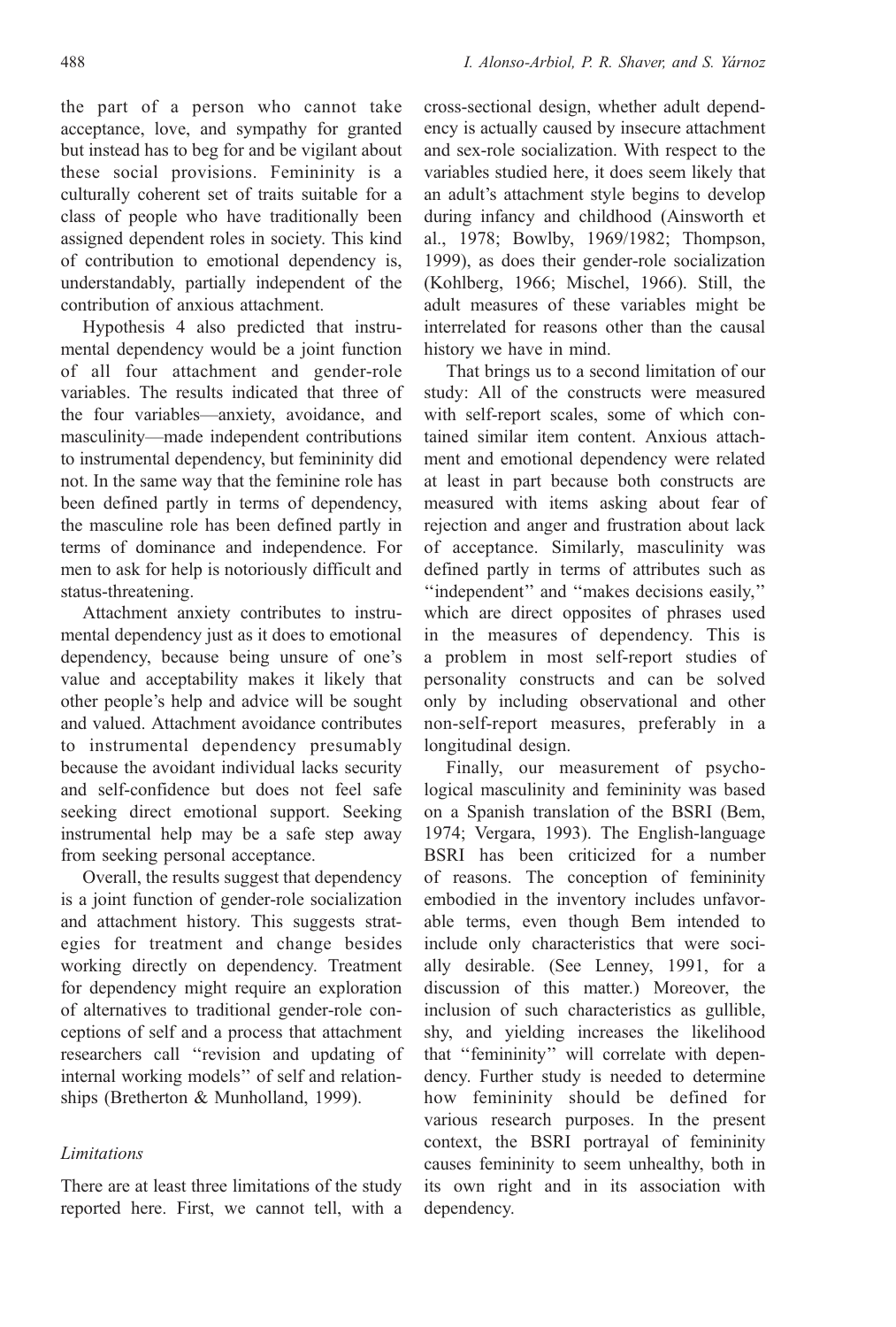#### Future directions

According to our reasoning, emotional and instrumental dependency are traits that emerge during childhood and adolescence as a function of attachment history and gender-role socialization. But this interpretation ignores the possibility that a third variable, such as temperament, plays a role in determining dependency, attachment style, and genderrelated personal qualities. Only longitudinal studies can map the causal relations between these variables over time, and only twin studies can determine the role of inherited temperament, if any.

Studies in clinical settings should be conducted to see whether our results apply to clinical in-patients and out-patients. Our findings suggest that people seeking, or needing, clinical treatment for dependency would not only be high scorers on measures of emotional and instrumental dependency, but would also have insecure attachment styles and, at least in the case of women, extreme scores on femininity as defined by the BSRI. Further research is needed to determine whether these

#### References

- Ainsworth, M. D. S. (1972). Attachment and dependency: A comparison. In J. L. Gewirtz (Ed.), Attachment and dependency (pp. 97–137). Washington, DC: V.H. Winston.
- Ainsworth, M. D. S., Blehar, M. C., Waters, E., & Wall, S. (1978). Patterns of attachment: A psychological study of the strange situation. Hillsdale, NJ: Erlbaum.
- Ainsworth, M. D. S., & Bowlby, J. (1991). An ethological approach to personality development. American Psychologist, 46, 333–341.
- Alonso, J. A. (1998). Basque System of Cooperation for Development. Unpublished document, Spanish Bureau of Cooperation for Development, Madrid.
- American Psychiatric Association. (1987). Diagnostic and Statistical Manual of Mental Disorders: DSM-III-R. Washington, DC: American Psychiatric Association.
- American Psychiatric Association. (1994). Diagnostic and Statistical Manual of Mental Disorders: DSM-IV. Washington, DC: American Psychiatric Association.
- Bartel, P. (1995). Interpersonal dependency and insecure attachment. Unpublished doctoral dissertation, Simon Fraser University, Burnaby, B.C., Canada.
- Bartholomew, K. (1990). Avoidance of intimacy: An attachment perspective. Journal of Social and Personal Relationship, 7, 147–178.
- Bartholomew, K., & Horowitz, L. M. (1991). Attachment styles among young adults: A test of a four-category model. Journal of Personality and Social Psychology, 61, 226–244.

clinical extrapolations from our studies are valid.

Given that only about 45% of the variance in dependency was accounted for in our research, there must be other important determinants of dependency yet to be discovered. Two places to look for such determinants are in the realms of predisposing experiences, such as childhood abuse and parental drug or alcohol abuse, and precipitating factors such as spousal violence. The relations between such experiences and the variables studied here—attachment, gender role, and dependency—are still unclear.

Our research was conducted in the Basque Country, a singular part of Europe where indirect signs point to a lower rigidity of gender roles, compared to other Western countries. Although all of the measures used in our studies seemed to perform similarly to the way they perform in similar studies conducted in the United States, in English, we cannot be sure that the patterns of relations among the variables, and the slight gender differences in dependency, will replicate elsewhere. This is another question for future research.

- Bartholomew, K., & Larsen, P. (1992). Interpersonal dependency and attachment in adulthood. Simon Fraser University, Burnaby, B.C., Canada: Unpublished manuscript.
- Bem, S. L. (1974). The measurement of psychological androgyny. Journal of Consulting and Clinical Psychology, 42, 155–162.
- Birtchnell, J. (1988). Defining dependency. British Journal of Medical Psychology, 61, 111–123.
- Birtchnell, J. (1991). Redefining dependency: A reply to Cadbury's critique. British Journal of Medical Psychology, 64, 253–261.
- Bornstein, R. F. (1992). The dependent personality: Developmental, social, and clinical perspectives. Psychological Bulletin, 112, 3–23.
- Bornstein, R. F. (1993). The dependent personality. New York: Guilford Press.
- Bornstein, R. F. (1995a). Comorbidity of dependent personality disorder and other psychological disorders: An integrative review. Journal of Personality Disorders, 9, 286–303.
- Bornstein, R. F. (1995b). Sex differences in objective and projective dependency tests: A meta-analytic review. Assessment, 2, 319–331.
- Bornstein, R. F. (1997). Long-term retest reliability of Interpersonal Dependency Inventory scores in college students. Assessment, 4, 359–364.
- Bornstein, R. F. (2000, July). Dependent and avoidant personality disorders. Paper presented at a workshop